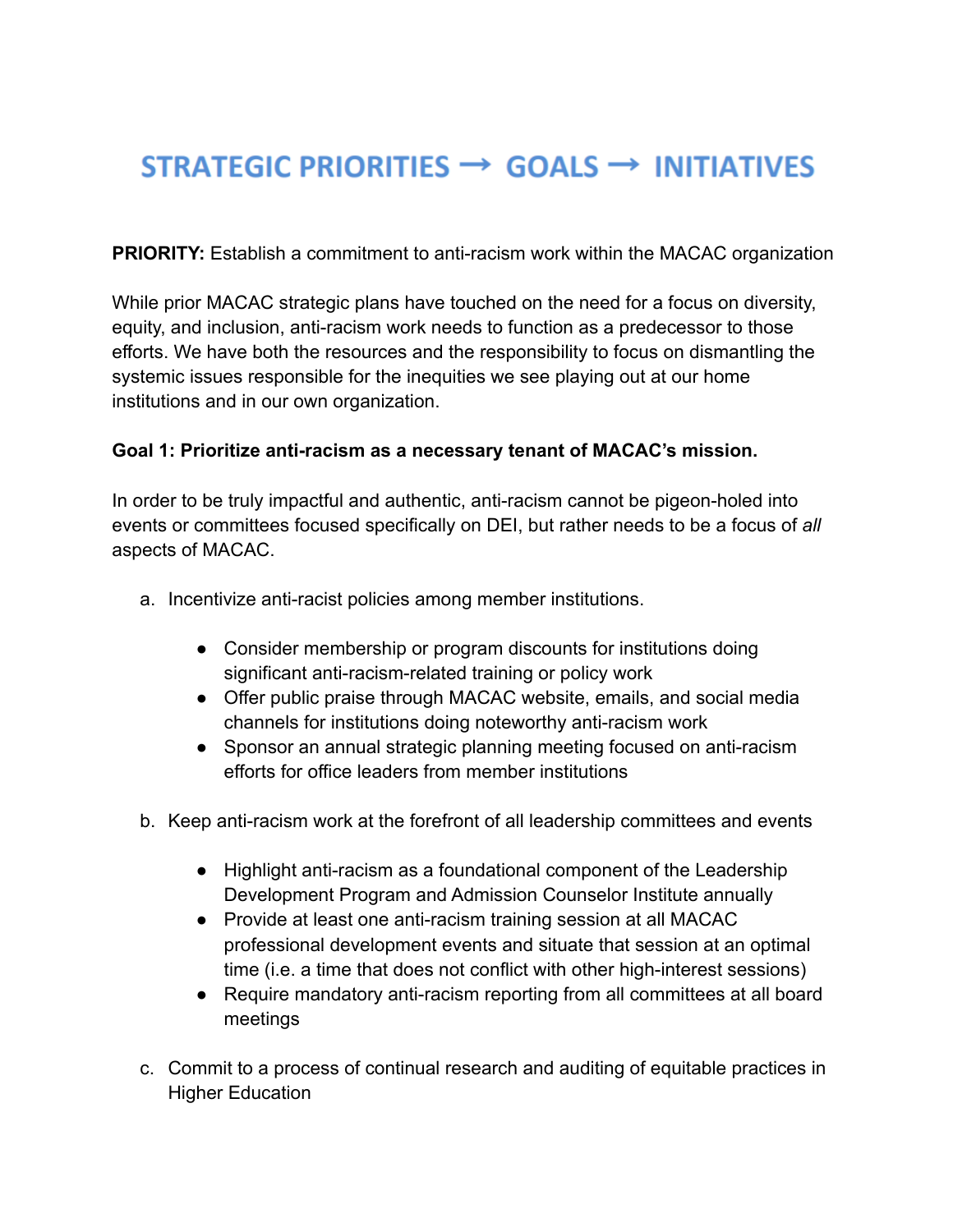- Conduct an annual audit of MACAC practices, membership, and leadership to evaluate progress toward broader access and representation
- Adjust committee selection process to ensures more diverse representation within leadership

**Timeline**: Ongoing **Committees involved**: All MACAC committees

## **Goal 2: Ensure all language within MACAC-affiliated writing and at MACAC events embodies the highest level of inclusion and is easily understood by all members.**

Inclusive and concise language will ensure that goals related to anti-racism work are clear and easily understood by all members. This will strengthen MACAC's accountability to anti-racism and will set open expectations for the work to be done.

- a. Promote and utilize inclusive language in all MACAC-affiliated writing and at MACAC events
	- Conduct real-time audit of documents written within committees and for committee use to ensure they avoid implicit bias
		- For example, use non-gendered language (they) instead of gendered language (he/she)
		- Consider other aspects of the text including metaphor, idiom, jargon, etc. for bias or exclusivity
	- Normalize the use of gender pronouns at all MACAC events
	- Build a mechanism for feedback on current language biases within MACAC-affiliated texts or practices
- b. Ensure that all initiatives within the MACAC Strategic Plan and any MACAC-affiliated writing are easily understood by members of all experience levels
- c. Ensure that all initiatives within the MACAC Strategic Plan and any MACAC-affiliated writing follow the SMART model

**Timeline**: Ongoing **Committees involved**: All MACAC committees